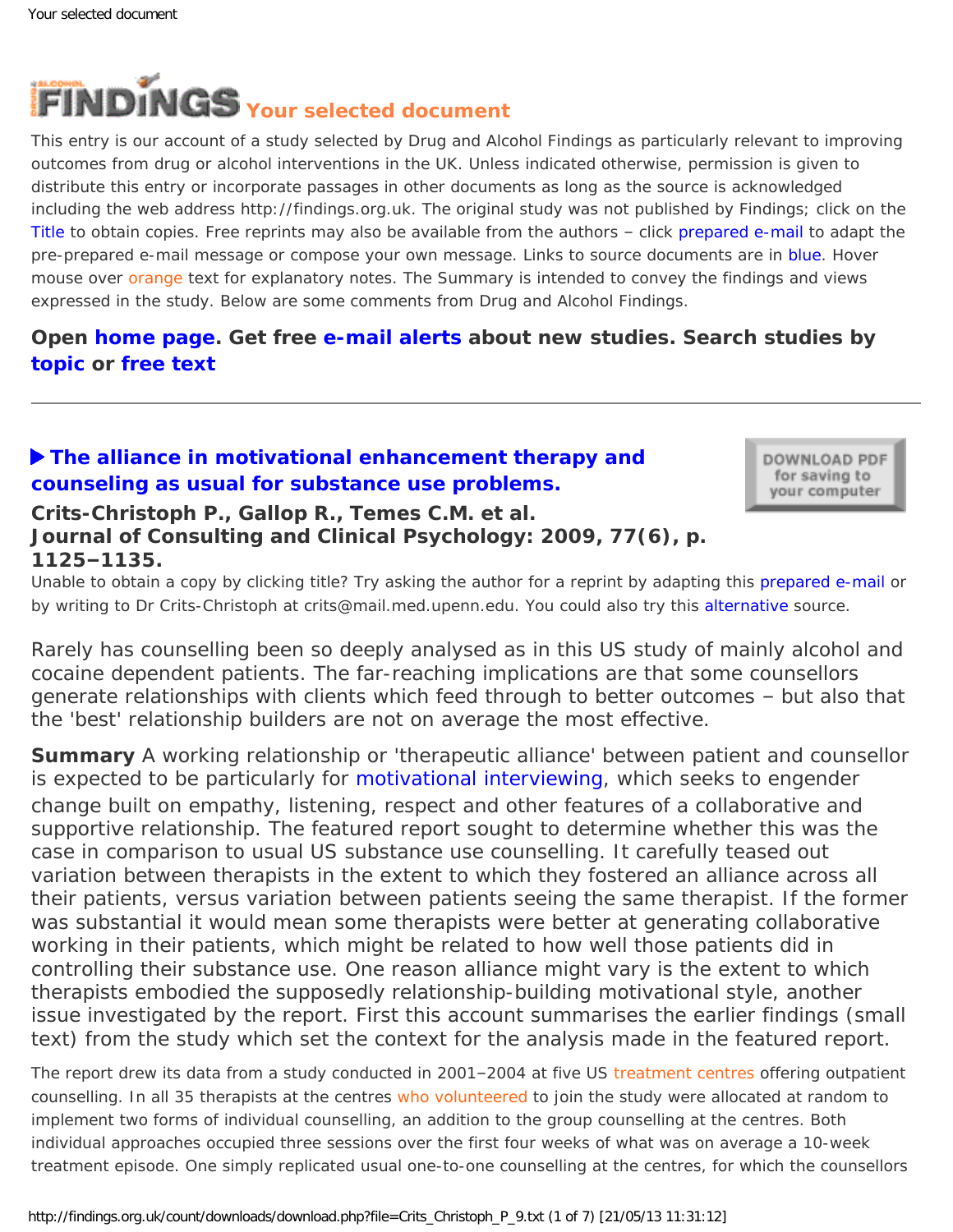received no special training or supervision as part of the study. The other replaced this with sessions based on a manualised form of motivational interviewing, for which the counsellors had been specially trained, tested to ensure at least adequate/average delivery of the approach, and supervised via taped sessions to ensure they remained on track.

Of the 461 patients in the trial, about 60% each were assessed as problem (mainly dependent) drinkers or cocaine users. Typically they were single men in their 30s and half were in full time employment. The severity of their substance use was assessed during the 16 weeks after they started treatment.

A [report on the main outcomes](http://dx.doi.org/10.1037/0022-006X.75.4.556) found that while seeing the counsellors, both sets of patients substantially reduced use of their main problem substance, but this was sustained over the next 12 weeks only after motivational counselling – an effect due to the 40% of patients with a primary alcohol problem; others did about as well regardless of the approach used for individual counselling. The report also found clinics differed in how well their patients did and how much was gained or not by implementing motivational interviewing, but after this had been taken in to account no significant differences could be attributed to individual therapists. [Another report](http://dx.doi.org/10.1016/j.drugalcdep.2008.01.020) on the same study found that patients of [motivational counsellors](#page-0-0) who more often and more skilfully implemented the approach expressed greater increases in motivation to change during counselling sessions and were less likely to test positive for illegal drugs during the four weeks they were individually counselled. However, other measures of substance use were not related to the counsellor behaviours assessed by the study.

The featured report assessed how much of these impacts could be attributed to the therapeutic alliance. It drew its data from 30 of the 35 therapists and 319 of the 461 patients, the ones who had attended their first counselling session and who after the second reported how they saw their alliance with their counsellor. In respect of substance use, the analysis further narrowed down to 257 patients who completed at least one of the required research interviews.

#### **Main findings**

The first and surprising finding was that as rated by the patients  $(\triangleright$  figure), their working relationships were [on](#page-0-0) [average](#page-0-0) very good with the counsellors regardless of whether they had been assigned to motivational counselling. After this, how well patients did during the rest of their time with the counsellors (ie, weeks three and four of treatment) was unrelated to

### The Helping Alliance Questionnaire: patient version

Patients indicate their agreement with each question ranging from strongly disagree to strongly agree

- 1. I feel I can depend upon the therapist.
- 2. I feel the therapist understands me.
- 3. I feel the therapist wants me to achieve my goals.
- 4. At times I distrust the therapist's judgment.
- 5. I feel I am working together with the therapist in a joint effort.
- 6. I believe we have similar ideas about the nature of my problems.
	- 7. I generally respect the therapist's views about me.
	- 8. The procedures used in my therapy are not well suited to my needs.
	- 9. I like the therapist as a person.

10. In most sessions, the therapist and I find a way to work on my problems together.

11. The therapist relates to me in ways that slow up the progress of the therapy.

12. A good relationship has formed with my therapist.

13. The therapist appears to be experienced in helping people.

14. I want very much to work out my problems.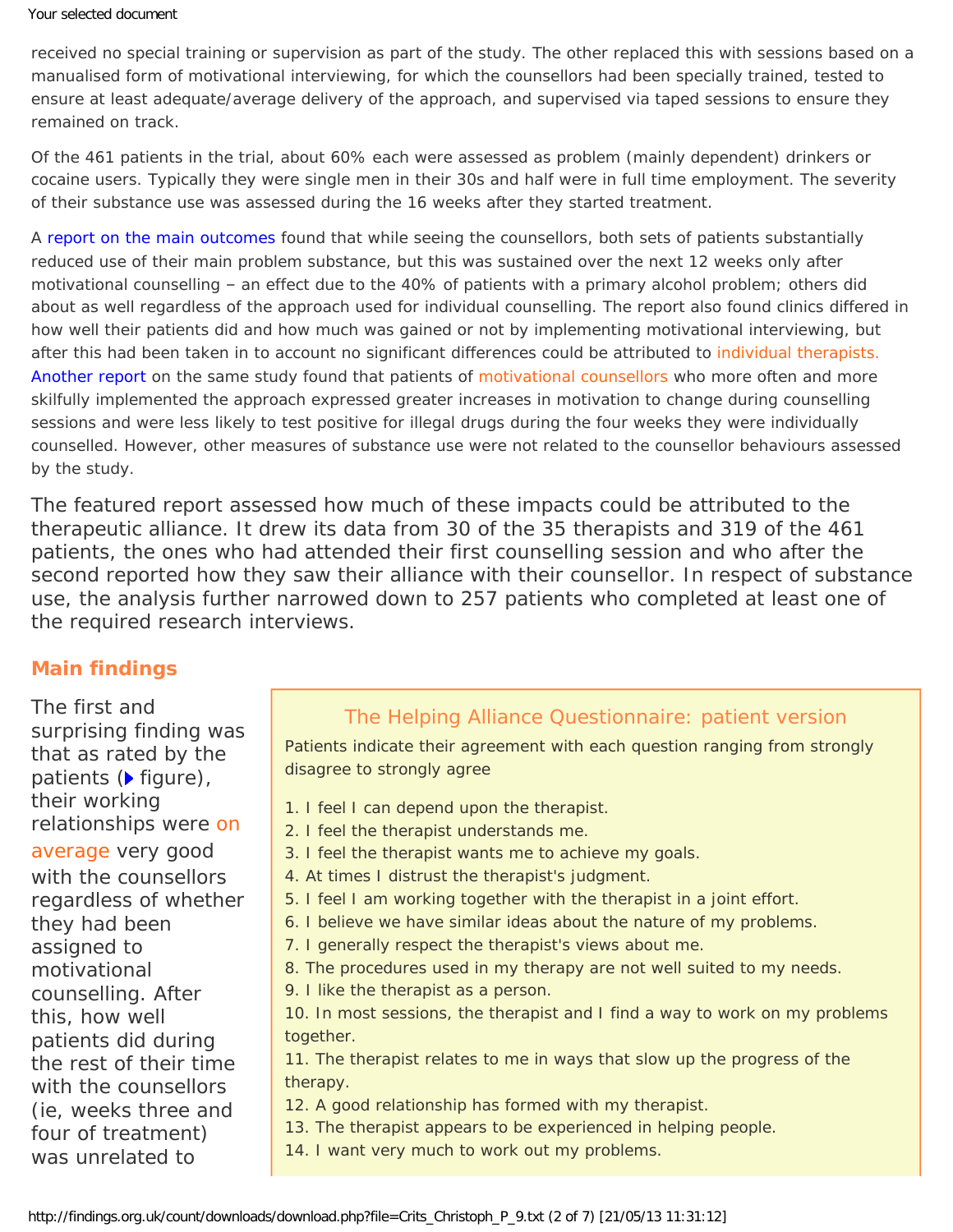Your selected document

these ratings, but an effect did emerge in weeks four to 16, even though patients were no longer being seen individually. Across this period the average trend in how often a counsellor's

- 15. The therapist and I have meaningful exchanges.
- 16. The therapist and I sometimes have unprofitable exchanges.

17. From time to time, we both talk about the same important events in my past.

- 18. I believe the therapist likes me as a person.
- 19. At times the therapist seems distant.

Click [here](http://www.med.upenn.edu/cpr/documents/HAQ2QUES.pdf) to download the questionnaire.

patients used their primary substance was significantly related to how far that counsellor had (as assessed up to 12 weeks earlier) generated a positive alliance across their patients. This relationship was, however, not straightforward. Best results were seen among patients seen by counsellors who scored about average (for this set of counsellors, still very high) on their patients' experience of working with them; these patients sustained the substance use reductions they had achieved while seeing the counsellors. But among other patients, on average the gains they had made eroded, and this was the case both when their counsellors had been particularly good at generating a positive alliance, and when they had been particularly poor.

In contrast to differences between counsellors, differences between patients of a particular counsellor in how positively they saw their relationship were unrelated to that patient's substance use trends; patients who felt they had an extremely good relationship did as well as those who thought it not so good. Other interesting 'negative' findings were that relationships between alliance and substance use were similar regardless of the type of counselling, and that the alliance as rated by the counsellor did not vary much on average between counsellors, and was unrelated to trends in their patients' substance use

Next the study investigated what might have caused a counsellor to generate on average better or worse alliance scores across their patients. Across all their recorded sessions, how competently each on average used motivational skills was unrelated to how their patients felt about working with them, but the more *extensively* they used these [techniques and skills,](#page-0-0) the better their patients as a whole rated them, and this was particularly the case for the motivational counsellors. But this did not account for the relationship between alliance and substance use trends; no matter how often counsellors used motivational skills, their alliance scores had a similar relationship to substance trends in their patients. Something else generating the alliance, not just the use of the assessed motivational techniques, accounted for its apparent influence on outcomes.

### **The authors' conclusions**

Unexpectedly, training and supervising counsellors in motivational interviewing did not lead to more positive relationships with their patients, despite the approach's stress on empathy, acceptance, positive regard, and clear discussion about goals, and even though these and other such interactions were indeed elevated among the motivational counsellors. One conclusion is that forming a positive alliance is not unique to motivational-style counselling. Counsellors never trained in motivational interviewing can generate very positive alliances, in this study perhaps because typically they were highly experienced and used client-centred counselling skills to a fairly high degree, enough perhaps to match the alliance-generating impact of explicitly motivational counselling.

For any given counsellor, how positively each of their patients felt about them was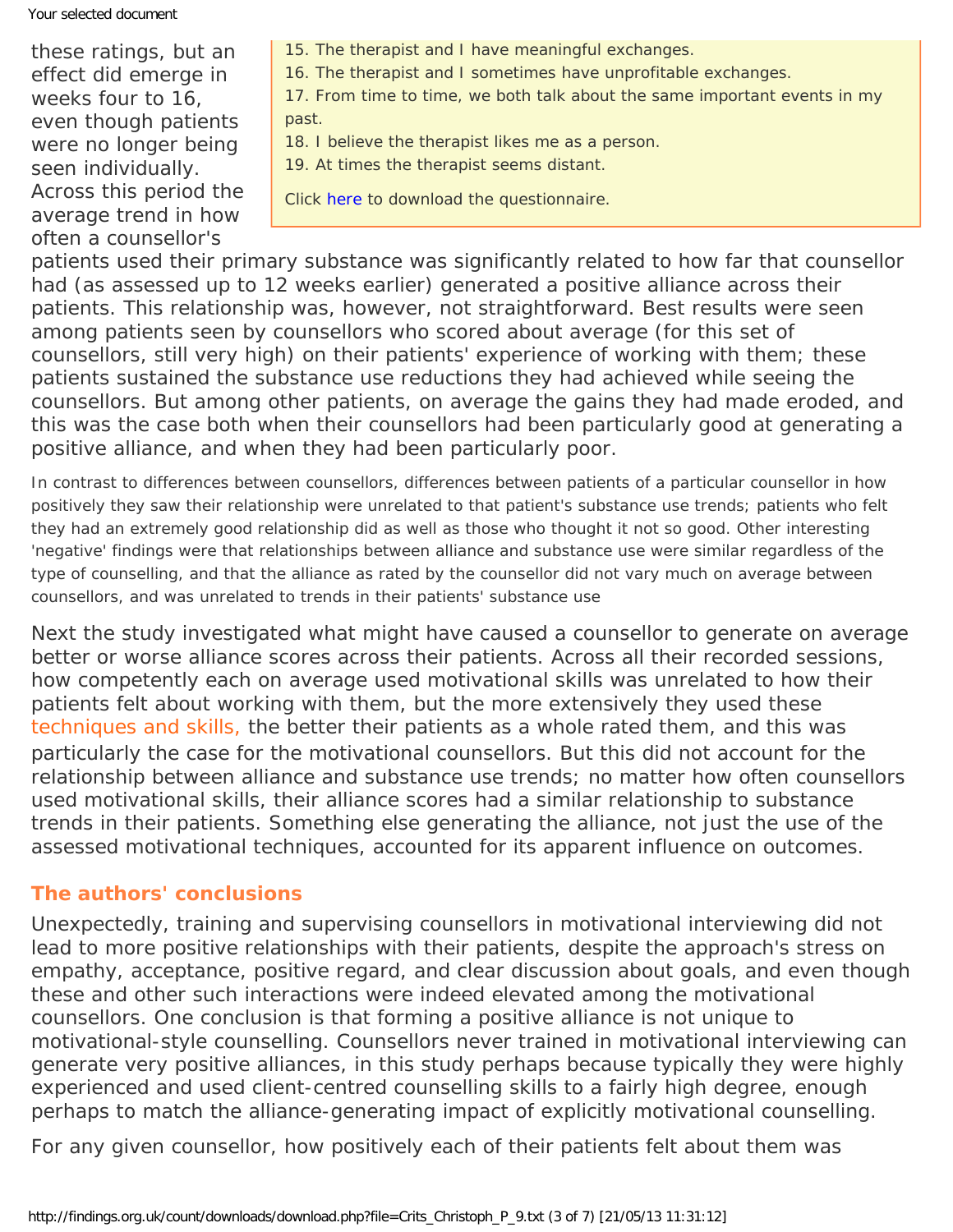unrelated to that patient's substance use. However, patients seen by counsellors who typically generated (relative to the average in this study) relatively high or low alliance scores were less likely to sustain their initial substance use reductions, and this was the case for both motivational and treatment-as-usual counsellors. Similar findings [have also](http://dx.doi.org/10.1037/0022-006X.75.6.842)  [emerged](http://dx.doi.org/10.1037/0022-006X.75.6.842) in general psychotherapy/counselling.

These findings suggest that in so far as the alliance influences desired improvements in the patients, it is not to do with how well an individual therapist and patient get along. Instead therapists differ perhaps in skill levels, interpersonal styles, abilities to learn and implement alliance-fostering techniques, or to identify and repair alliance ruptures, differences which mean they tend to form relatively good or poor relationships with their patients, in turn affecting whether they make the desired changes in their lives.

This pattern of findings justifies efforts to train therapists and counsellors to enhance alliance with their patients, and/or to select therapists with the right personalities and skills, which may to a degree not be teachable. Training does not it seems have to explicitly be based on motivational principles.

The findings also seem to confirm the truism that patients can often initiate abstinence on entering treatment, and that where the quality of treatment has an impact is in sustaining those gains and dealing with lapse and relapse. This was the phase during which an earlier report on the study found a motivational approach more effective than usual counselling, and during which in the featured report each counsellor's ability to generate an alliance among their patients appeared to exert an influence. However, generating especially positive alliances was not necessarily a good thing; as with counsellors who generated relatively poor alliances, patients of these counsellors had poorer outcomes.

One way counsellors apparently enhanced their patients' alliance ratings was by using more of the skills and techniques which characterise motivational interviewing. However, these were not the driving force which made a high alliance counterproductive. Therapists can engage in these types of interactions without fearing 'over-use' will damage their patients' prospects.

It should be remembered that these implications derive from a just a few studies. In the featured study, results might have been different had the counselling programme been a typical length rather than just three sessions, if the alliance had been assessed later in therapy when the relationship had developed further, or if it had been rated from sessions recordings. The same counsellors led group therapy sessions which might have included their patients, and many remained in treatment during all or part of the period during which their substance use was measured, meaning the results are complicated by the impact of continuing treatment. Just 56% of the patients could be included in the outcome analysis; had more been able to be included, results might have differed. Only the motivational therapists were specially trained and supervised, so the impact of the motivational content is confounded with any impact from receiving extra training and supervision, whatever the content. Patients were not randomly assigned to counsellors, so the possibility cannot be excluded that the clinics allocated certain types of patients to certain counsellors.

FINDINGS The featured study seems to confirm the intuitive assumption that how well a counsellor relates to their clients has an impact on how well the client does – that in the words of a Findings hot topic entry, [treatment staff matter](https://findings.org.uk/count/downloads/download.php?file=hot_workforce.hot).

This assumption is supported by evidence from psychotherapy trials in general, in respect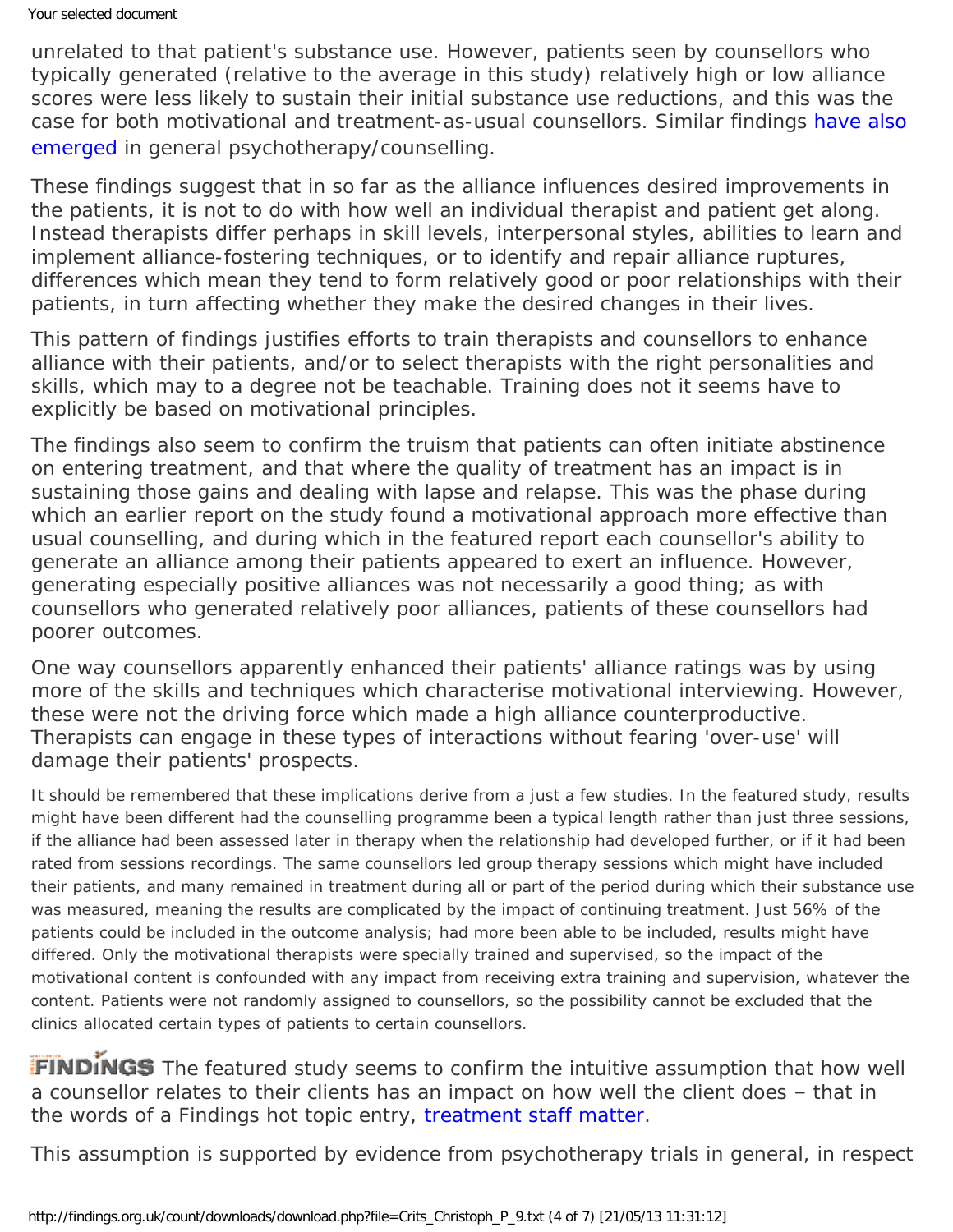of which a comprehensive [meta-analytic review](https://findings.org.uk/count/downloads/download.php?file=Horvath_AO_2.cab) commissioned by the American Psychological Association concluded that whether seen from the patient's or the therapist's perspective, the more solid the working relationship, the better the outcomes. Though it accounts for a relatively modest proportion of variance in treatment outcomes, the reviewers saw the alliance-outcome relationship as one of the strongest predictors of treatment success. As in the featured study, they also found evidence that therapists varied in the degree to which they foster an alliance with their clients, suggesting that alliance development is a skill and/or capacity therapists can develop.

In substance use treatment the picture is less clear. A [review](http://dx.doi.org/10.1111/j.1360-0443.2004.00935.x) published in 2005 found that therapeutic alliance early in treatment was more consistently related to engagement and retention than to substance use outcomes, especially when those outcomes were assessed at times distant from the assessment of the alliance.

A [study of motivational interviewing training](https://findings.org.uk/count/downloads/download.php?file=Moyers_TB_1.txt) sheds further light on what it is about counsellors which generates retention/outcome-enhancing alliances. Many studies recruit skilled therapists and then train and supervise them to ensure competence, partly eliminating the normal variability in competence, but this study randomly allocated an unusually diverse (in terms of initial proficiency) set of addiction counsellors and clinicians to different motivational interviewing training regimens and then tested their performance with clients. It found that client engagement was unrelated to the frequency with which the therapist made statements compatible (such as open questions) or incompatible (such as warning) with the specific techniques recommended in motivational interviewing, but was strongly related to embodying the overall spirit of the approach and to more general social skills including empathy, warmth, supporting the client's autonomy, and coming across as 'genuine', an amalgam of seeming open, honest and trustworthy. In the featured study too, the skills and techniques exhibited by motivational and non-motivational counsellors partly determined client engagement, and to the same degree in both sets of therapists.

The featured study's supposition that to some extent these personal attributes cannot be trained is supported by [another study](https://findings.org.uk/count/downloads/download.php?file=Baer_JS_2.txt) of motivational interviewing training, the findings of which suggested that when it comes to choosing addiction and mental health therapists, choosing the 'right' people who have not been trained in motivational interviewing would be better than choosing the 'wrong' people who have been trained; the former not only started at a higher level, but were more able to benefit from and retain training.

#### **Some puzzling findings**

Of the thought-provoking findings thrown up by the featured study, most notable was that the patients of counsellors who generated unusually high alliance ratings did less well than those of average counsellors. An [earlier psychotherapy study](http://psycnet.apa.org/?fa=main.doiLanding&doi=10.1037/1040-3590.1.4.323) found a similar relationship. The authors surmised that patients with an unrealistic idealisation of their therapists may later feel disappointed, or that a very high alliance rating signifies an excessive need for attachment indicative of a poor prognosis. Neither explanation fits the data from the featured study, because under both scenarios there should have been a relationship between outcomes and the alliance levels of each individual patient seeing the same therapist.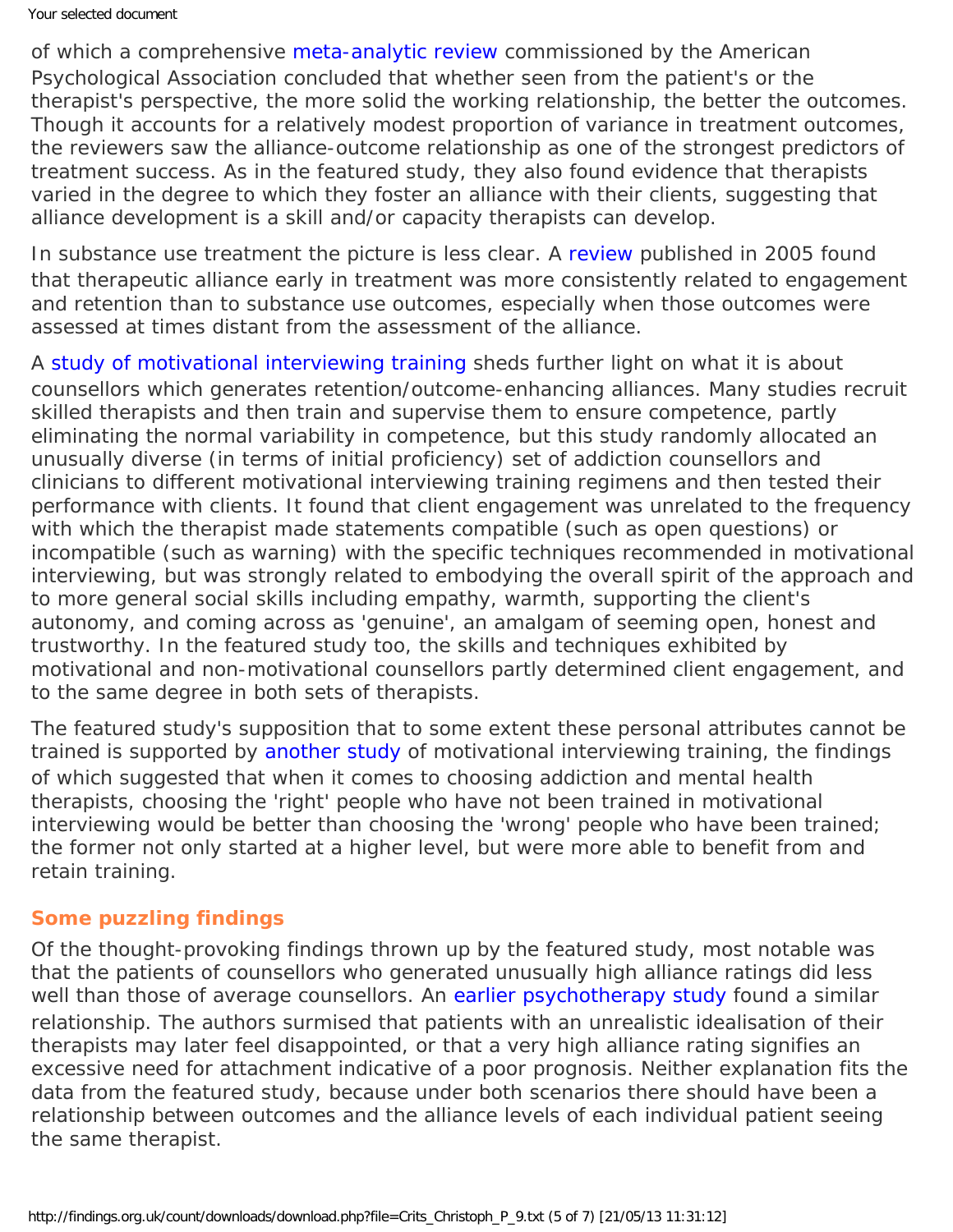Another possibility is that such counsellors also generated feelings of being reliant on their support; when individual sessions ended, reliance may have rebounded to a feeling of now being devoid of needed support, with a consequent rebound in substance use. At the other end, counsellors with relatively poor alliance scores from their patients may have developed relationships too weak to support a determination not to relapse and strategies to avoid it.

A further possibility is that rather than what might be thought as the perfect stablenormal personality profile for a therapist, workers whose imperfections and deviancies to an extent match those of their drugtaking clients are most able to help them, even if this means their clients see them as less than ideal. These were the implications of a [study in](https://findings.org.uk/count/downloads/download.php?file=Phillips_R_2.txt) [England](https://findings.org.uk/count/downloads/download.php?file=Phillips_R_2.txt) set in a drug service for marginalised clients which found that drug workers who prioritised stimulation, self-direction and hedonism experienced more positive client outcomes than those prioritising security, conformity, benevolence, and tradition. A similar picture emerged from a [US study](http://dx.doi.org/10.1037/h0086376) of ex-addict methadone counsellors published in 1974, which found that "deviant" personalities who shared the insecurities and edginess of their patients and had a suspicious outlook on life had patients who engaged better and used drugs less.

The featured study's findings may have been dependent on the generally high alliance-generating competence of the counsellors. Had there been a greater range and on average lower competence, it seems possible that there would have been a simpler finding: that the more a therapist generated good alliances, the better the outcomes for their patients.

Another puzzling finding was that though over the following 12 weeks motivational counselling promoted desistance from the main drug the client was using, it did not do so to any greater extent the more competently and skilfully it had been delivered, as would have been expected if motivational interviewing was the active ingredient. It seems more likely that factors common both to motivational approaches and effective substance use counselling were the main ingredients. These were perhaps present to a greater degree among the motivational therapists, possibly due to their specific training, but also possibly due to the opportunities they had to [learn from feedback](https://findings.org.uk/count/downloads/download.php?file=Crits_Christoph_P_14.txt) on their performance with patients and the optimism and morale-boost associated with learning a new approach and receiving extensive attention from trainers and supervisors.

Also it seems contradictory that some therapists were characterised by alliance levels (ie, about average) among their patients which were associated with the best substance use outcomes, yet there was no significant relationship between which counsellor a patient saw and how well they fared on the same measure. On the face of it one would expect the impact of a counsellor's alliance-generating abilities to be reflected in the progress of their caseload.

*Thanks for their comments on this entry to Paul Crits-Christoph of the Center for Psychotherapy Research at the University of Pennsylvania Medical School in the USA. Commentators bear no responsibility for the text including the interpretations and any remaining errors.*

Last revised 22 May 2013. First uploaded 10 May 2013

- [Comment on this entry](mailto:editor@findings.org.uk?Subject=Findings%20entry:%20The%20alliance%20in%20motivational%20enhancement%20therapy%20and%20counseling%20as%20usual%20for%20substance%20use%20problems)
- [Give us your feedback on the site \(one-minute survey\)](https://www.surveymonkey.com/s/EB_2012)
- Open [home page](https://findings.org.uk/index.php) and [enter e-mail address](https://findings.org.uk/index.php#signUp) to be alerted to new studies